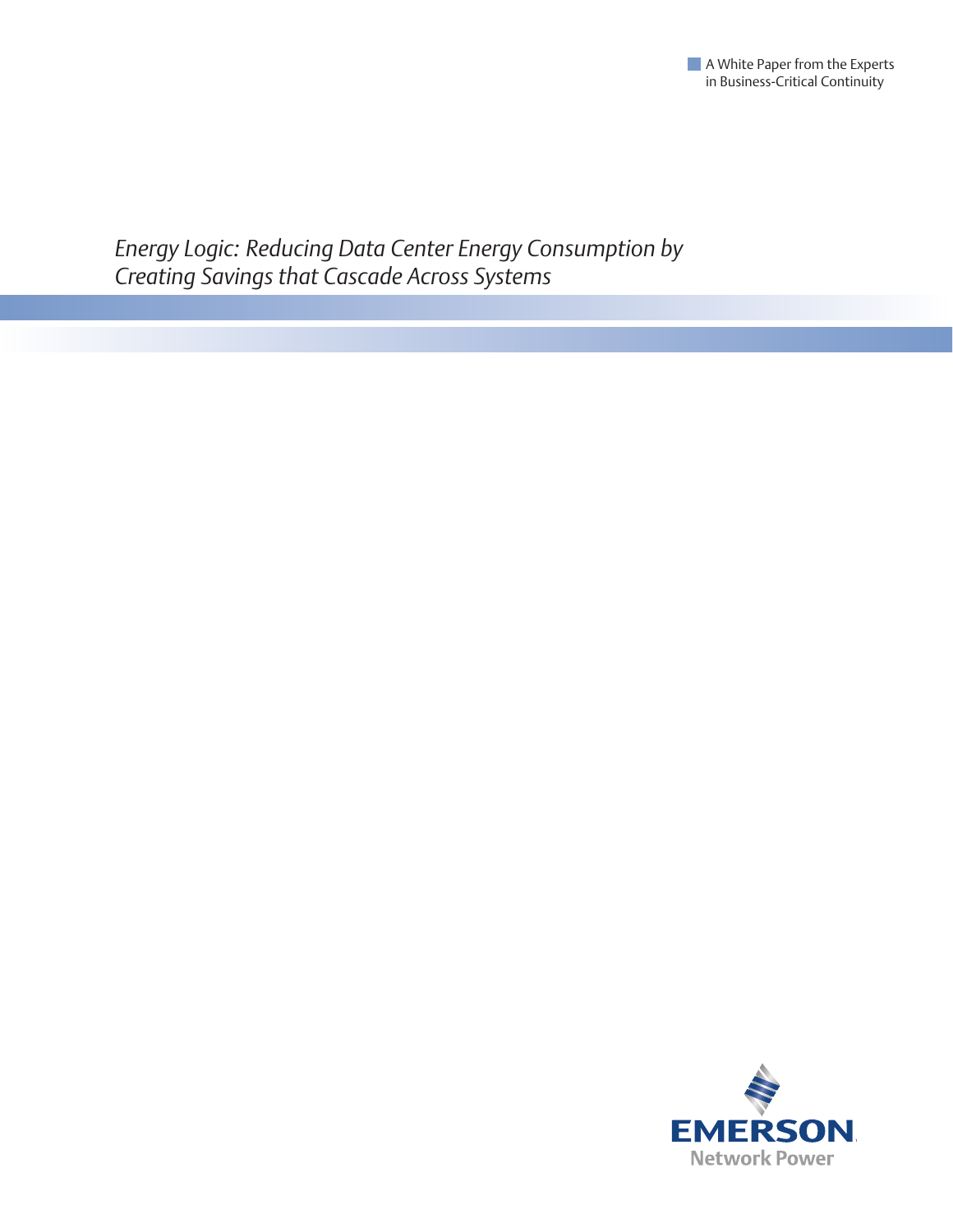*The model demonstrates that reductions in energy consumption at the IT equipment level have the greatest impact on overall consumption, because they cascade across all supporting systems.* 

### **Executive Summary**

A number of associations, consultants and vendors have promoted best practices for enhancing data center energy efficiency. These practices cover everything from facility lighting to cooling system design, and have proven useful in helping some companies slow or reverse the trend of rising data center energy consumption. However, most organizations still lack a cohesive, holistic approach for reducing data center energy use.

Emerson Network Power analyzed the available energy-saving opportunities and identified the top 10. Each of these 10 opportunities were then applied to a 5,000-square-foot data center model based on real-world technologies and operating parameters. Through the model, Emerson Network Power was able to quantify the savings of each action at the system level, as well as identify how energy reduction in some systems affects consumption in supporting systems.

The model demonstrates that reductions in energy consumption at the IT equipment level have the greatest impact on overall consumption because they cascade across all supporting systems. This led to the development of Energy Logic, a vendor-neutral roadmap for optimizing data center energy efficiency that starts with the IT equipment and progresses to the support infrastructure. This paper shows how Energy Logic can deliver a 50 percent or greater reduction in data center energy consumption without compromising performance or availability.

This approach has the added benefit of removing the three most critical constraints faced by data center managers today: power, cooling and space. In the model, the 10 Energy Logic strategies freed up two-thirds of floor space, one-third of UPS capacity and 40 percent of precision cooling capacity.

All of the technologies used in the Energy Logic approach are available today and many can be phased into the data center as part of regular technology upgrades/refreshes, minimizing capital expenditures.

The model also identified some gaps in existing technologies that could enable greater energy reductions and help organizations make better decisions regarding the most efficient technologies for a particular data center.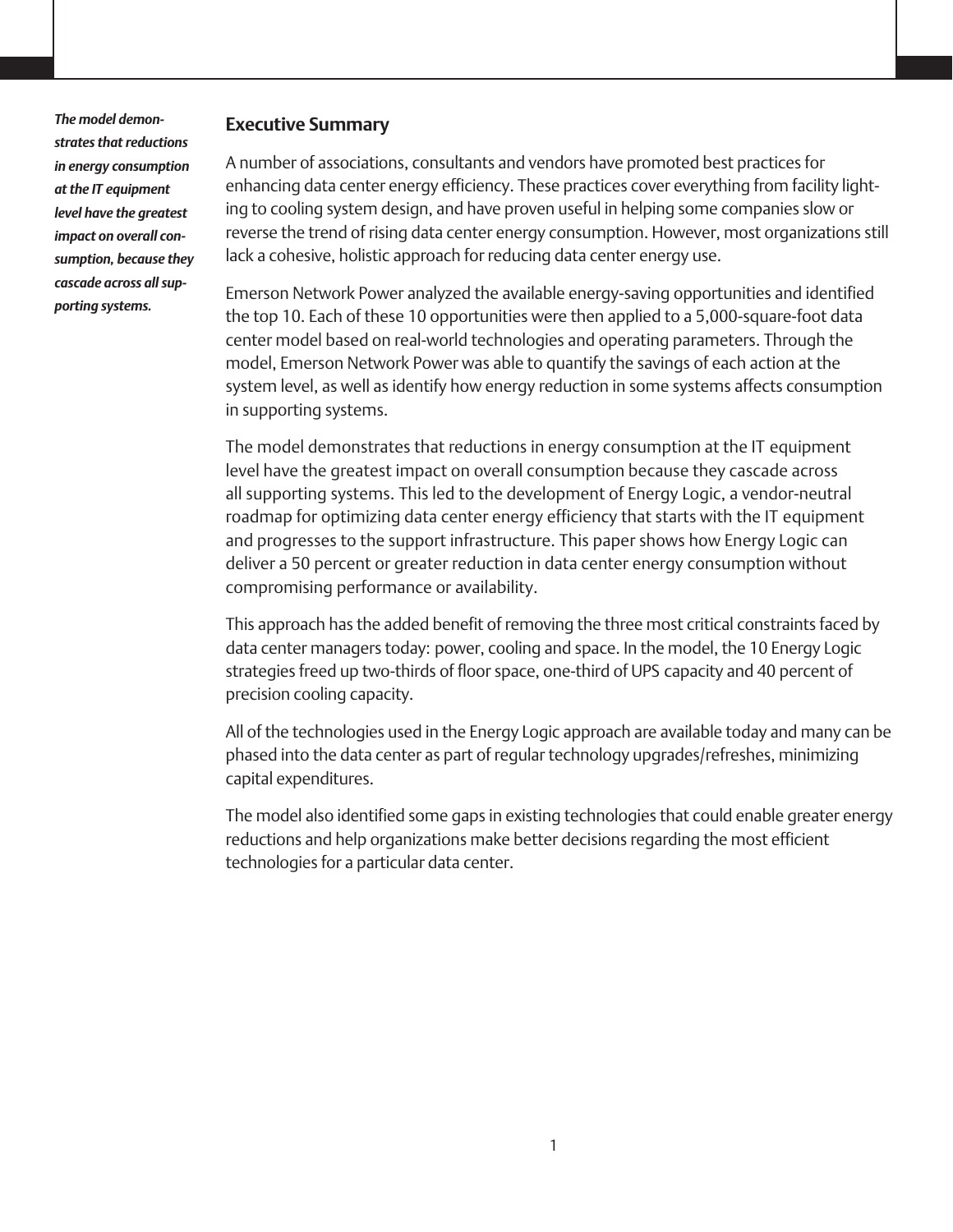### **Introduction**

The double impact of rising data center energy consumption and rising energy costs has elevated the importance of data center efficiency as a strategy to reduce costs, manage capacity and promote environmental responsibility.

Data center energy consumption has been driven by the demand within almost every organization for greater computing capacity and increased IT centralization. While this was occurring, global electricity prices increased 56 percent between 2002 and 2006.

The financial implications are significant; estimates of annual power costs for U.S. data centers now range as high as \$3.3 billion.

This trend impacts data center capacity as well. According to the Fall 2007 Survey of the Data Center Users Group (DCUG®), an influential group of data center managers, power limitations were cited as the primary factor limiting growth by 46 percent of respondents, more than any other factor.

In addition to financial and capacity considerations, reducing data center energy use has become a priority for organizations seeking to reduce their environmental footprint.

There is general agreement that improvements in data center efficiency are possible. In a report to the U.S. Congress,

the Environmental Protection Agency concluded that best practices can reduce data center energy consumption by 50 percent by 2011.

The EPA report included a list of Top 10 Energy Saving Best Practices as identified by the Lawrence Berkeley National Lab. Other organizations, including Emerson Network Power, have distributed similar information, and there is evidence that some best practices are being adopted.

The Spring 2007 DCUG Survey found that 77 percent of respondents already had their data center arranged in a hot-aisle/ cold-aisle configuration to increase cooling system efficiency; 65 percent use blanking panels to minimize recirculation of hot air; and 56 percent have sealed the floor to prevent cooling losses.

While progress has been made, an objective, vendor-neutral evaluation of efficiency opportunities across the spectrum of data center systems has been lacking. This has made it difficult for data center managers to prioritize efficiency efforts and tailor best practices to their data center equipment and operating practices.

This paper closes that gap by outlining a holistic approach to energy reduction, based on quantitative analysis, which enables a 50 percent or greater reduction in data center energy consumption.

*Data center energy consumption is being driven by the demand within almost every organization for greater computing capacity and increased IT centralization.*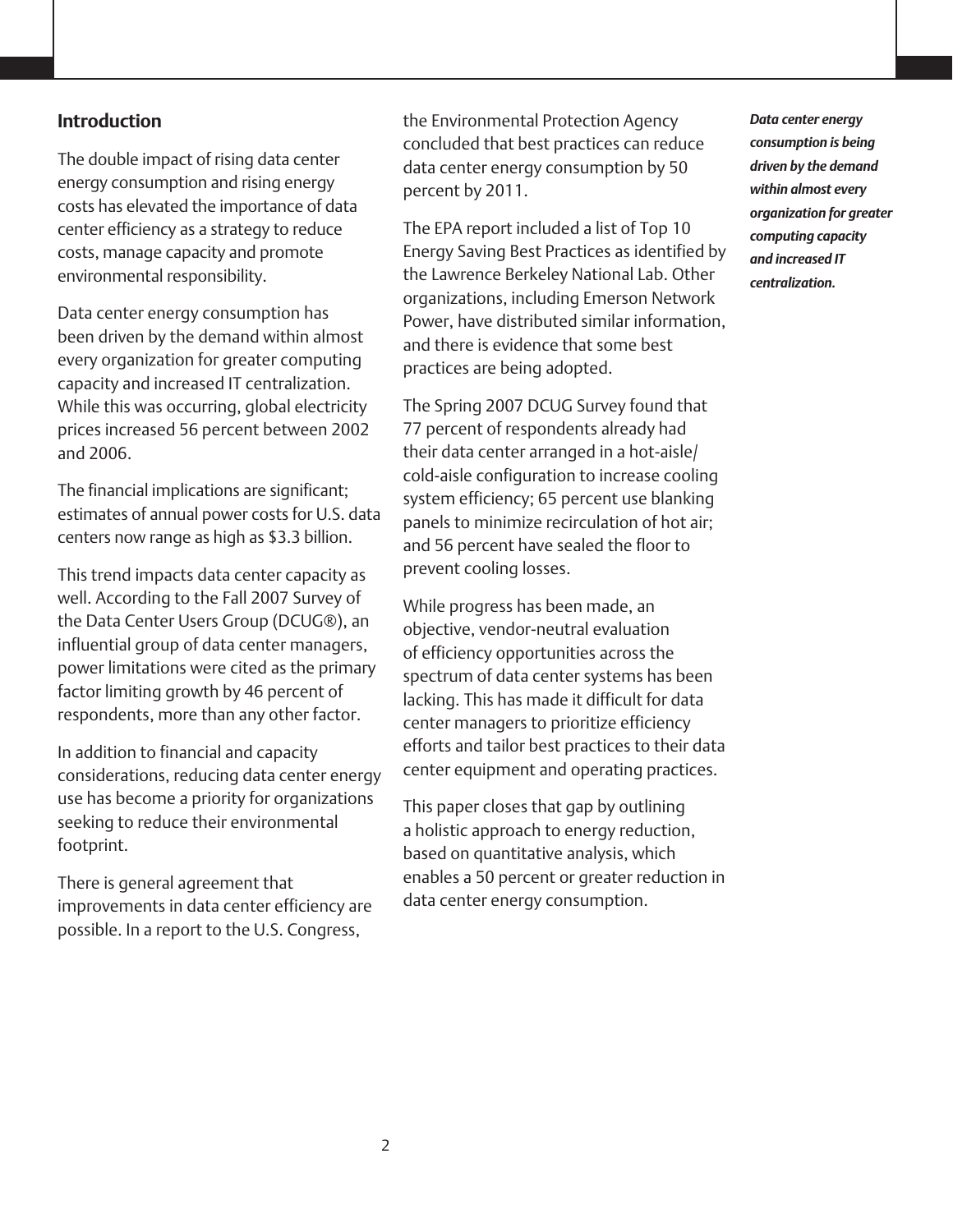*The distinction between demand and supply power consumption is valuable because reductions in demand-side energy use cascade through the supply side.* 

### **Data Center Energy Consumption**

The first step in prioritizing energy saving opportunities was to gain a solid understanding of data center energy consumption.

Emerson Network Power modeled energy consumption for a typical 5,000-squarefoot data center (Figure 1) and analyzed how energy is used within the facility. Energy use was categorized as either "demand side" or "supply side."

Demand-side systems are the servers, storage, communications and other IT systems that support the business. Supply-side systems exist to support the demand side.

In this analysis, demand-side systems which include processors, server power supplies, other server components, storage and communication equipment—account for 52 percent of total consumption. Supply-side systems include the UPS, power distribution, cooling, lighting and building switchgear, and account for 48 percent of consumption.

Information on data center and infrastructure equipment and operating parameters on which the analysis was based are presented in Appendix A. Note that all data centers are different and the savings potential will vary by facility. However, at minimum, this analysis provides an orderof-magnitude comparison for data center energy reduction strategies.

The distinction between demand and supply power consumption is valuable because reductions in demand-side energy use cascade through the supply side. For example,



#### **Figure 1. Analysis of a typical 5,000-square-foot data center shows that demand-side computing equipment accounts for 52 percent of energy usage and supply-side systems account for 48 percent.**

\* This represents the average power draw (kW). Daily energy consumption (kWh) can be captured by multiplying the power draw by 24.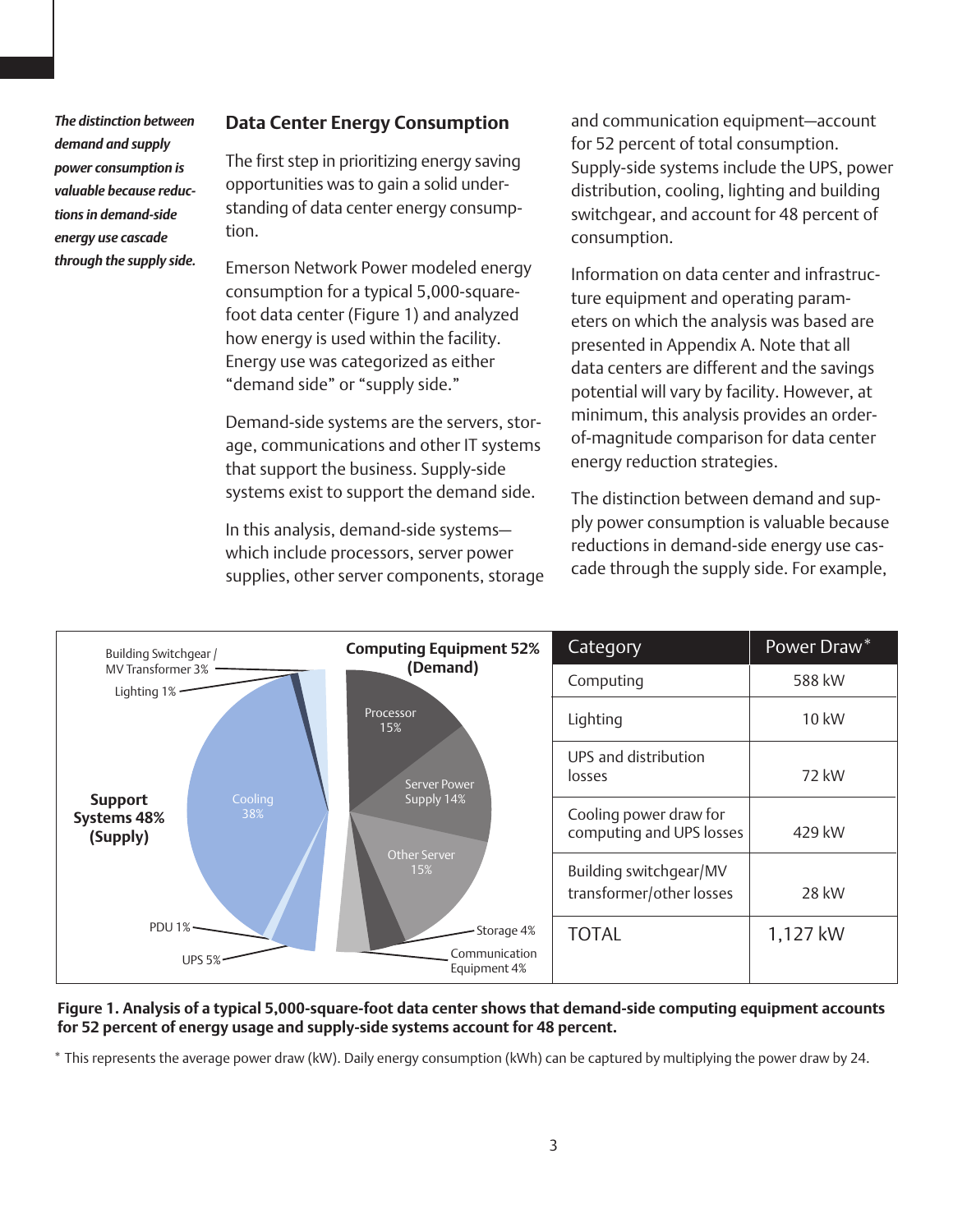in the 5,000-square-foot data center used to analyze energy consumption, a 1 Watt reduction at the server component level (processor, memory, hard disk, etc.) results in an additional 1.84-Watt savings in the power supply, power distribution system, UPS system, cooling system and building entrance switchgear and medium voltage transformer (Figure 2).

Consequently, every Watt of savings that can be achieved on the processor level creates approximately 2.84 Watts of savings for the facility.

## **The Energy Logic Approach**

Energy Logic takes a sequential approach to reducing energy costs, applying the 10 technologies and best practices that exhibited the most potential in the order in which they have the greatest impact.

While the sequence is important, Energy Logic is not intended to be a step-by-step approach in the sense that each step can

only be undertaken after the previous one is complete. The energy-saving measures included in Energy Logic should be considered a guide. Many organizations will already have undertaken some measures at the end of the sequence or will have to deploy some technologies out of sequence to remove existing constraints to growth.

The first step in the Energy Logic approach is to establish an IT equipment procurement policy that exploits the energy efficiency benefits of low-power processors and highefficiency power supplies.

As these technologies are specified in new equipment, inefficient servers will be phased out and replaced with higherefficiency units, creating a solid foundation for an energy-optimized data center.

Power management software has great potential to reduce energy costs and should be considered as part of an energy optimization strategy, particularly for data centers that have large differences between peak

*The first step in the Energy Logic approach is to establish an IT equipment procurement policy that exploits the energy efficiency benefits of low-power processors and high-efficiency power supplies.* 



**Figure 2. With the Cascade Effect, a 1-Watt savings at the server-component level creates a reduction in facility energy consumption of approximately 2.84 Watts.**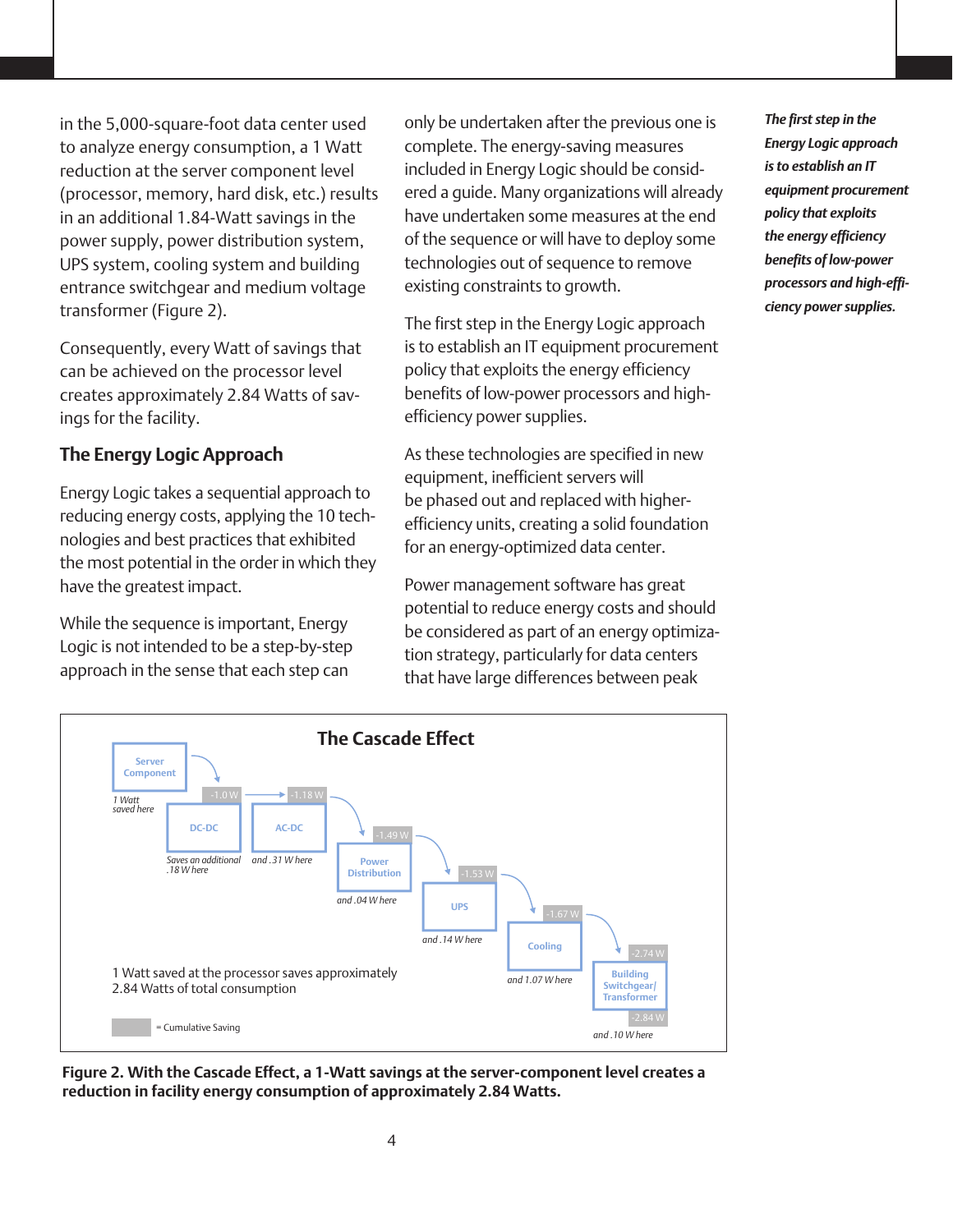*Total floor space required for IT equipment was reduced by 65 percent.* 

and average utilization rates. Other facilities may choose not to employ power management because of concerns about response times. A significant opportunity exists within the industry to enhance the sophistication of power management to make it an even more powerful tool in managing energy use.

The next step involves IT projects that may not be driven by efficiency considerations, but have an impact on energy consumption. They include:

- Blade servers
- • Server virtualization

These technologies have emerged as "best practice" approaches to data center management and play a role in optimizing a data center for efficiency, performance and manageability.

Once policies and plans have been put in place to optimize IT systems, the focus shifts to supply-side systems. The most effective approaches to infrastructure optimization include:

- Cooling best practices
- Higher voltage AC power distribution
- Variable-capacity cooling
- Supplemental cooling
- Monitoring and optimization

Emerson Network Power has quantified the savings that can be achieved through each of these actions individually and as part of the Energy Logic sequence (Figure 3). Note that savings for supply-side systems look smaller when taken as part of Energy Logic because those systems are now supporting a smaller load.

### **Reducing Energy Consumption and Eliminating Constraints to Growth**

Employing the Energy Logic approach to the model data center reduced energy use by 52 percent without compromising performance or availability.

In its unoptimized state, the 5,000-squarefoot data center model used to develop the Energy Logic approach supported a total compute load of 588 kW and total facility load of 1,127 kW. Through the optimization strategies presented here, this facility has been transformed to enable the same level of performance using significantly less power and space. Total compute load was reduced to 367 kW, while rack density was increased from 2.8 kW per rack to 6.1 kW per rack.

This has reduced the number of racks required to support the compute load from 210 to 60 and eliminated power, cooling and space limitations constraining growth (Figure 4).

Total energy consumption was reduced to 542 kW and the total floor space required for IT equipment was reduced by 65 percent (Figure 5).

Energy Logic is suitable for every type of data center; however, the sequence may be affected by facility type. Facilities operating at high-utilization rates throughout a 24-hour day will want to focus initial efforts on sourcing IT equipment with low-power processors and high-efficiency power supplies. Facilities that experience predictable peaks in activity may achieve the greatest benefit from power management technology. Figure 6 shows how compute load and type of operation influence priorities.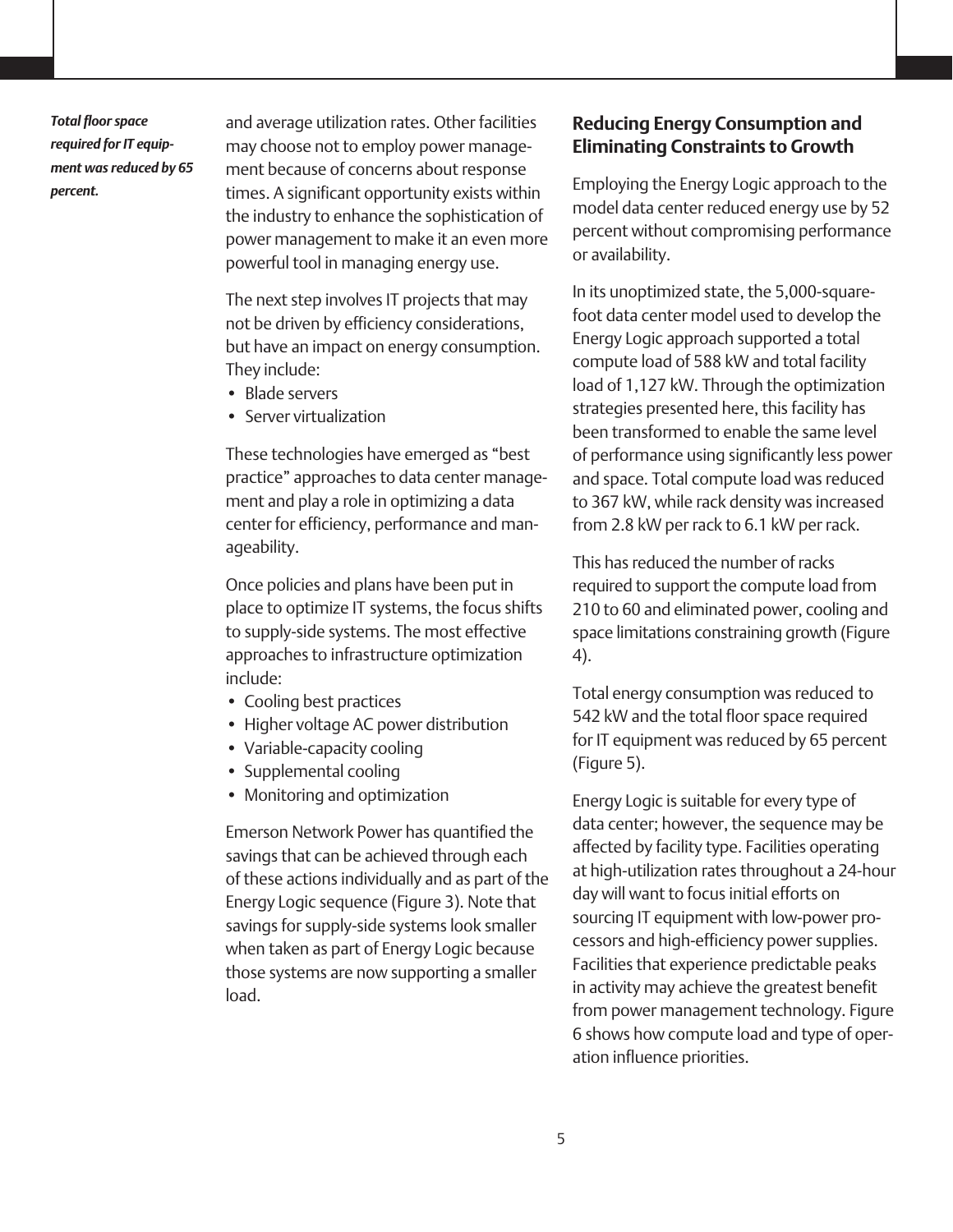| <b>Energy-Saving Action</b>                                     | Savings Independent of<br><b>Other Actions</b> |             | <b>Energy Logic Savings</b><br>with the Cascade Effect |             |                            | <b>ROI</b>                 |
|-----------------------------------------------------------------|------------------------------------------------|-------------|--------------------------------------------------------|-------------|----------------------------|----------------------------|
|                                                                 | Savings (kW)                                   | Savings (%) | Savings (kW)                                           | Savings (%) | Cumulative<br>Savings (kW) |                            |
| Low-power processors                                            | 111                                            | 10%         | 111                                                    | 10%         | 111                        | 12 to 18 mo.               |
| High-efficiency power<br>supplies                               | 141                                            | 12%         | 124                                                    | 11%         | 235                        | 5 to 7 mo.                 |
| Power management<br>features                                    | 125                                            | 11%         | 86                                                     | 8%          | 321                        | Immediate                  |
| <b>Blade servers</b>                                            | 8                                              | 1%          | $\overline{7}$                                         | 1%          | 328                        | <b>TCO</b> reduced<br>38%* |
| Server virtualization                                           | 156                                            | 14%         | 86                                                     | 8%          | 414                        | TCO reduced<br>63%**       |
| Higher voltage AC<br>power distribution*                        | 34                                             | 3%          | 20                                                     | 2%          | 434                        | $2$ to $3$ mo.             |
| Cooling best practices                                          | 24                                             | 2%          | 15                                                     | 1%          | 449                        | 4 to 6 mo.                 |
| Variable-capacity cooling:<br>variable speed fan drives         | 79                                             | 7%          | 49                                                     | 4%          | 498                        | 4 to 10 mo.                |
| Supplemental cooling                                            | 200                                            | 18%         | 72                                                     | 6%          | 570                        | 10 to 12 mo.               |
| Monitoring and<br>optimization: Cooling<br>units work as a team | 25                                             | 2%          | 15                                                     | 1%          | 585                        | $3$ to $6$ mo.             |

\* Source for blade impact on TCO: IDC \*\* Source for virtualization impact on TCO: VMware

\*\*\* Adjusted to reflect additional insight gained when applying this strategy.

**Figure 3. Using the model of a 5,000-square-foot data center consuming 1,127 kW of power, the actions included in the Energy Logic approach work together to produce a 585 kW reduction in energy use.** 

| <b>Constraint</b>                            | <b>Unoptimized</b> | <b>Optimized</b> | <b>Capacity Freed Up</b> |  |
|----------------------------------------------|--------------------|------------------|--------------------------|--|
| Data center space (sq ft)                    | 4,988              | 1.768            | 3,220 (65%)              |  |
| UPS capacity (kVA)                           | $2 * 750$          | $2 * 500$        | $2 * 250 (33%)$          |  |
| Cooling plant capacity (tons)                | 350                | 200              | 150 (43%)                |  |
| Building entrance switchgear and genset (kW) | 1,169              | 620              | 549 (47%)                |  |

**Figure 4. Energy Logic removes constraints to growth in addition to reducing energy consumption.**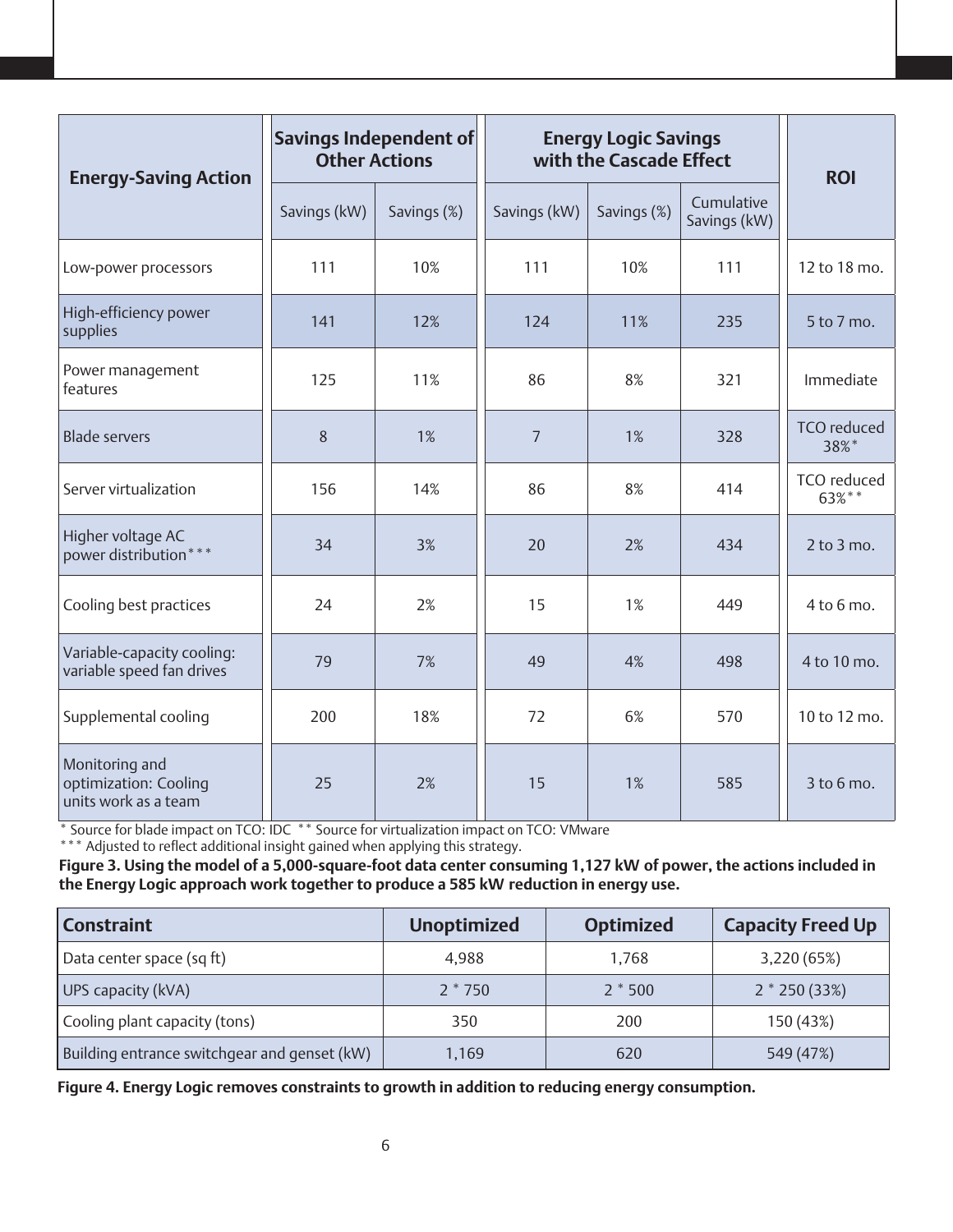

Before Energy Logic



### After Energy Logic

P1 = Stage one distribution, side A  $D1$  = Stage two distribution, side A R = Rack<br>P2 = Stage one distribution, side B  $D2$  = Stage two distribution, side B  $XDV$  = Su  $D2$  = Stage two distribution, side B  $XDV$  = Supplemental-cooling module CW CRAC = Chilled-water computer room air conditioner

**Figure 5. The top diagram shows the unoptimized data center layout. The lower diagram shows the data center after the Energy Logic actions were applied. Space required to support data center equipment was reduced from 5,000 square feet to 1,768 square feet (65 percent).**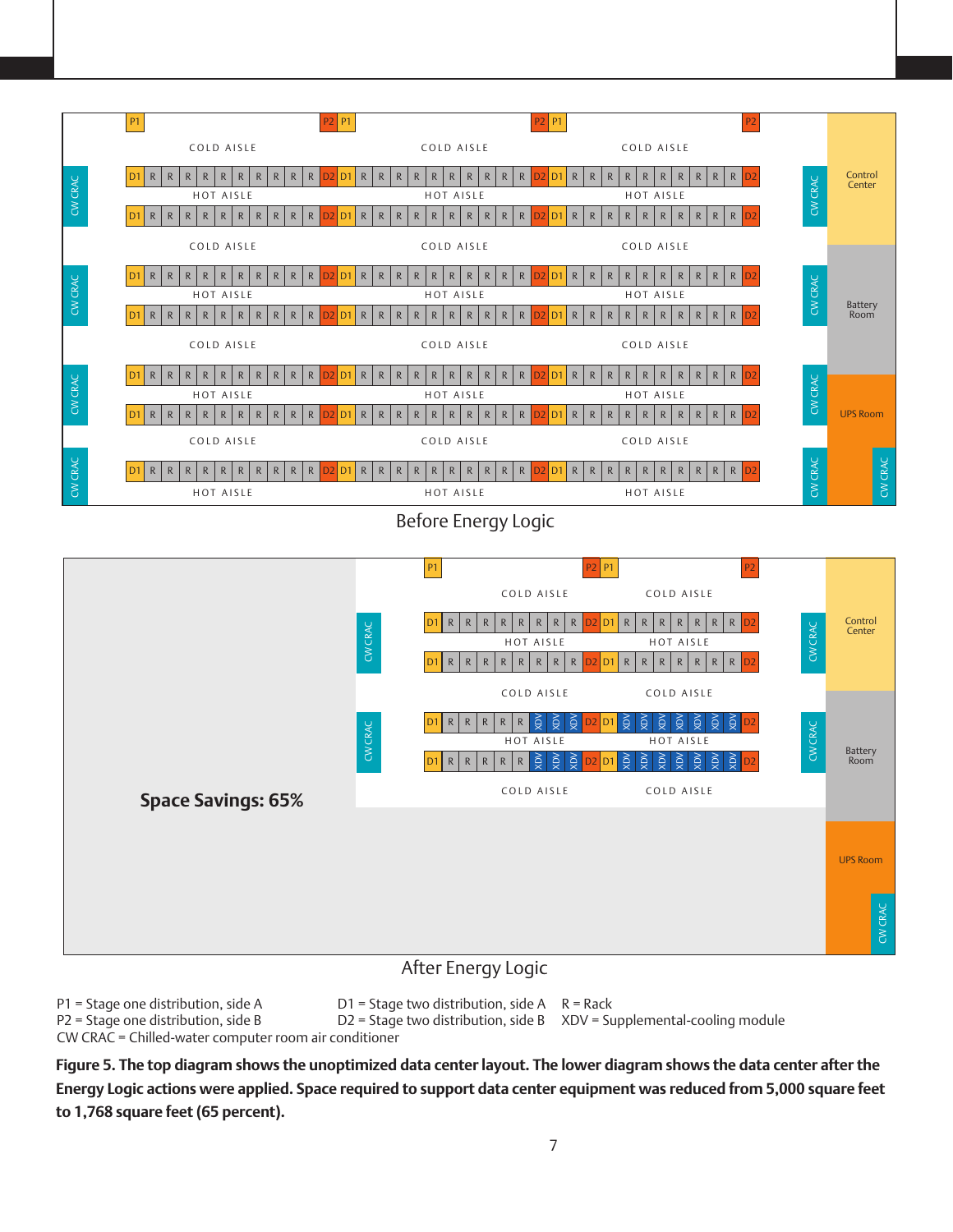

**Figure 6 . The Energy Logic approach can be tailored to the compute load and type of operation.** 

## **The Ten Energy Logic Actions**

### 1. Processor Efficiency

In the absence of a true standard measure of processor efficiency comparable to the U.S. Department of Transportation fuel efficiency standard for automobiles, Thermal Design Power (TDP) serves as a proxy for server power consumption.

The typical TDP of processors in use today is between 80 and 103 Watts (91 W average). For a price premium, processor manufacturers provide lower voltage versions of their processors that consume on average 30 Watts less than standard processors (Figure 7). Independent research studies show these low-power processors

deliver the same performance as higher power models (Figure 8).

In the 5,000-square-foot data center modeled for this paper, low-power processors create a 10 percent reduction in overall data center power consumption.

### 2. Power Supplies

As with processors, many of the server power supplies in use today are operating at efficiencies below what is currently available. The U.S. EPA estimated the average efficiency of installed server power supplies at 72 percent in 2005. In the model, we assume the unoptimized data center uses power supplies that average 79 percent across a mix of servers that range from four years old to new.

|       | <b>Sockets</b> | Speed (GHz) | <b>Standard</b> | Low power | <b>Saving</b> |
|-------|----------------|-------------|-----------------|-----------|---------------|
| AMD   |                | $1.8 - 2.6$ | 103W            | 65 W      | 38 W          |
|       |                | $1.8 - 2.6$ | 95 W            | 68 W      | 27 W          |
| Intel |                | $1.8 - 2.6$ | 80 W            | 50 W      | 30 W          |

**Figure 7. Intel and AMD offer a variety of low-power processors that deliver average savings between 27 W and 38 W.**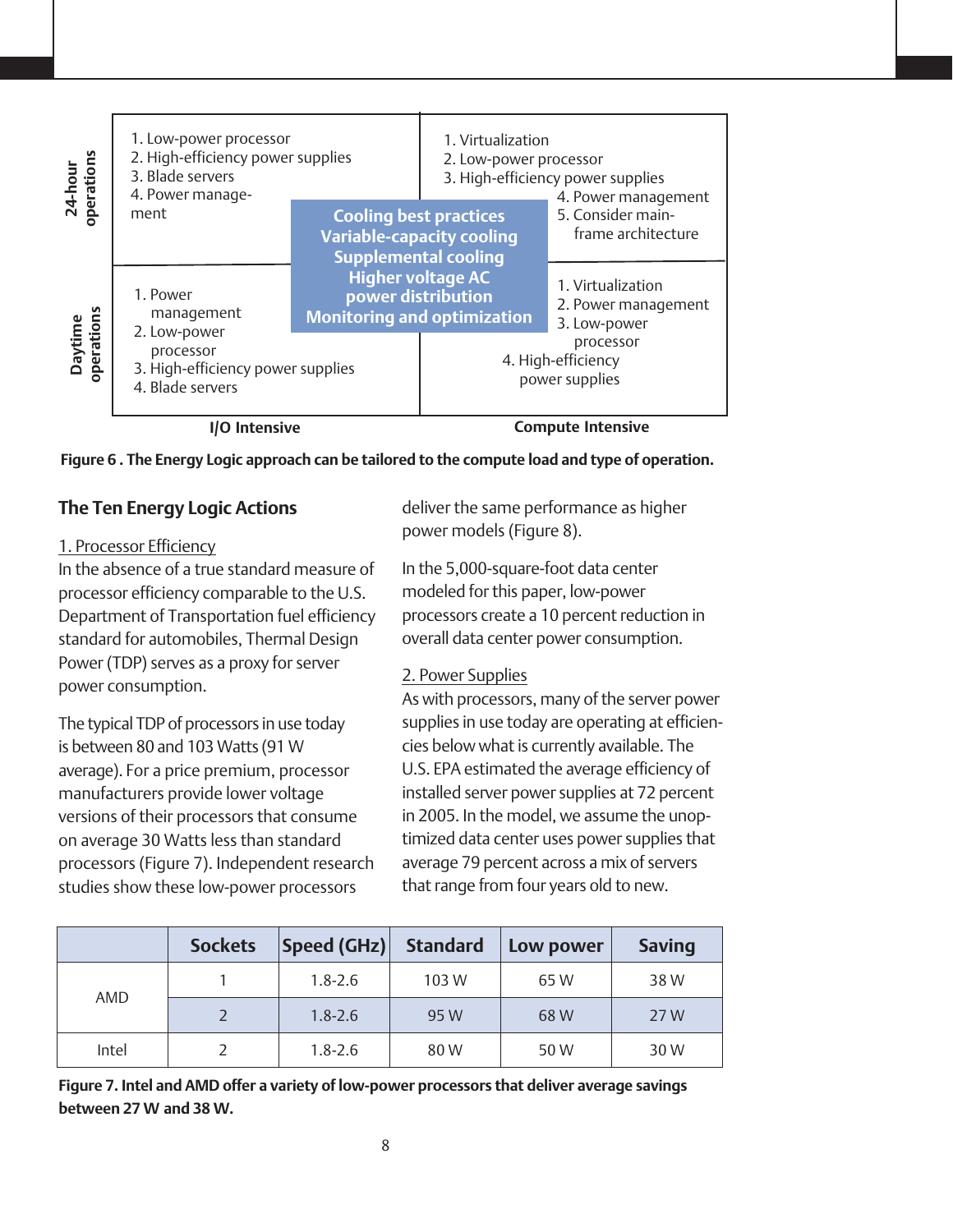

### System Performance Results



Best-in-class power supplies are available today that deliver efficiency of 90 percent. Use of these power supplies reduces power draw within the data center by 124 kW or 11 percent of the 1,127 kW total.

As with other data center systems, server power supply efficiency varies depending on load. Some power supplies perform better at partial loads than others and this is particularly important in dual-corded devices where power supply utilization can average less than 30 percent. Figure 9 shows power supply efficiencies at different loads for two power supply models. At 20 percent load, model A has an efficiency of approximately 88 percent while model B has an efficiency closer to 82 percent.

Figure 9 also highlights another opportunity to increase efficiency: sizing power supplies closer to actual load. Notice that the maximum configuration is about 80 percent of



**Figure 9. Power supply efficiency can vary significantly depending on load, and power supplies are often sized for a load that exceeds the maximum server configuration.**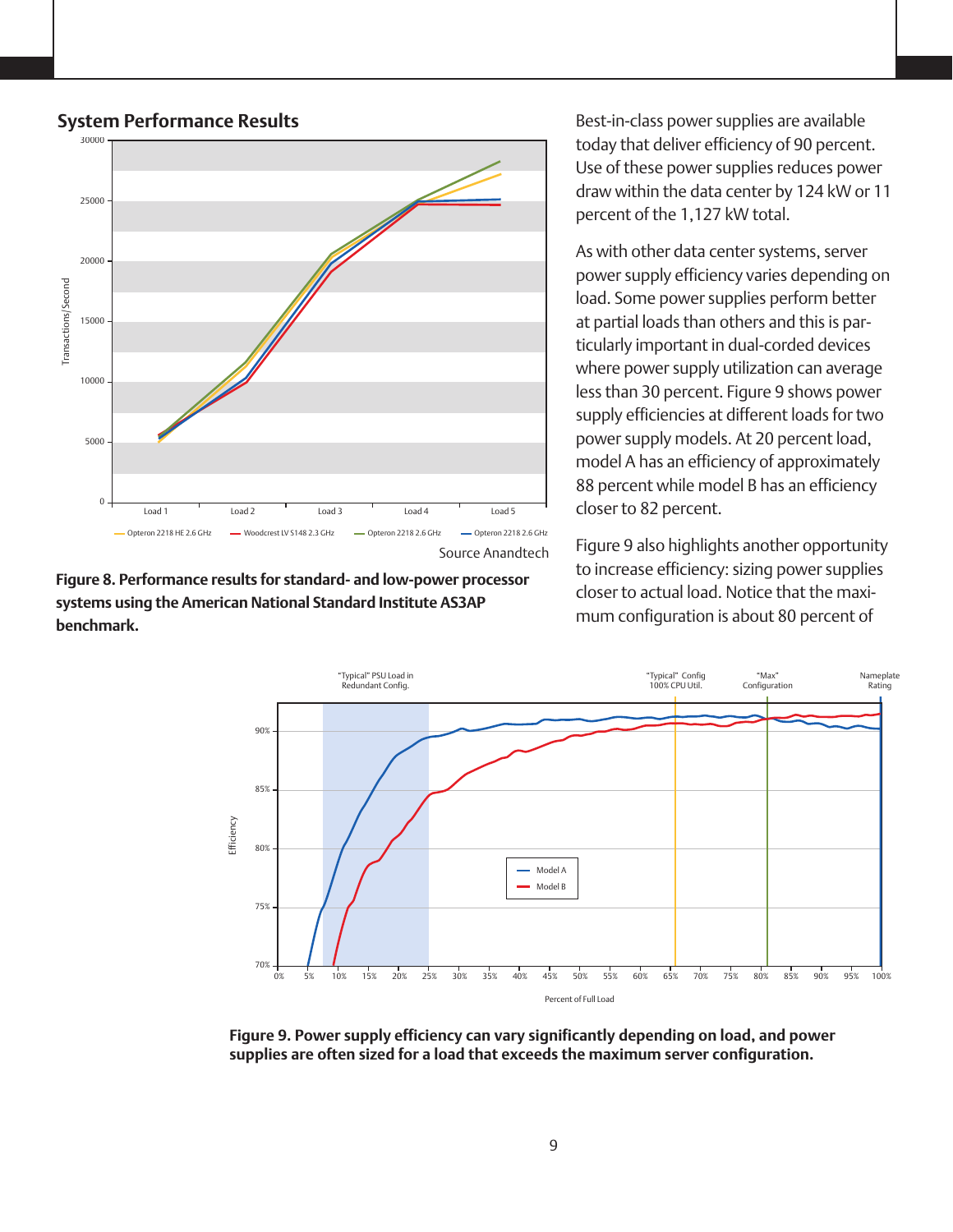the nameplate rating and the typical configuration is 67 percent of the nameplate rating. Server manufacturers should allow purchasers to choose power supplies sized for a typical or maximum configuration.

### 3. Power management software

Data centers are sized for peak conditions that may rarely exist. In a typical business data center, daily demand progressively increases from about 5 a.m. to 11 a.m. and then begins to drop again at 5 p.m. (Figure 10).

Server power consumption remains relatively high as server load decreases (Figure 11). In idle mode, most servers consume between 70 and 85 percent of full operational power. Consequently, a facility operating at just 20 percent capacity may use 80 percent of the energy as the same facility operating at 100 percent capacity.

Server processors have power management features built-in that can reduce power when the processor is idle. Too often these features are disabled because of concerns regarding response time; however, this decision may need to be re-evaluated in light of the significant savings this technology can enable.

In the model, we assume that the idle power draw is 80 percent of the peak power draw without power management, and reduces to 45 percent of peak power draw as power management is enabled. With this scenario, power management can save an additional 86 kW or 8 percent of the unoptimized data center load.

#### 4. Blade Servers

Many organizations have implemented blade servers to meet processing requirements and improve server management. While the move to blade servers is typically not driven by energy considerations, blade servers can play a role in energy consumption.

Blade servers consume about 10 percent less power than equivalent rack mount servers, because multiple servers share common





**Figure 10. Daily utilization for a typical business data center.**



**Figure 11. Low processor activity does not translate into low power consumption.**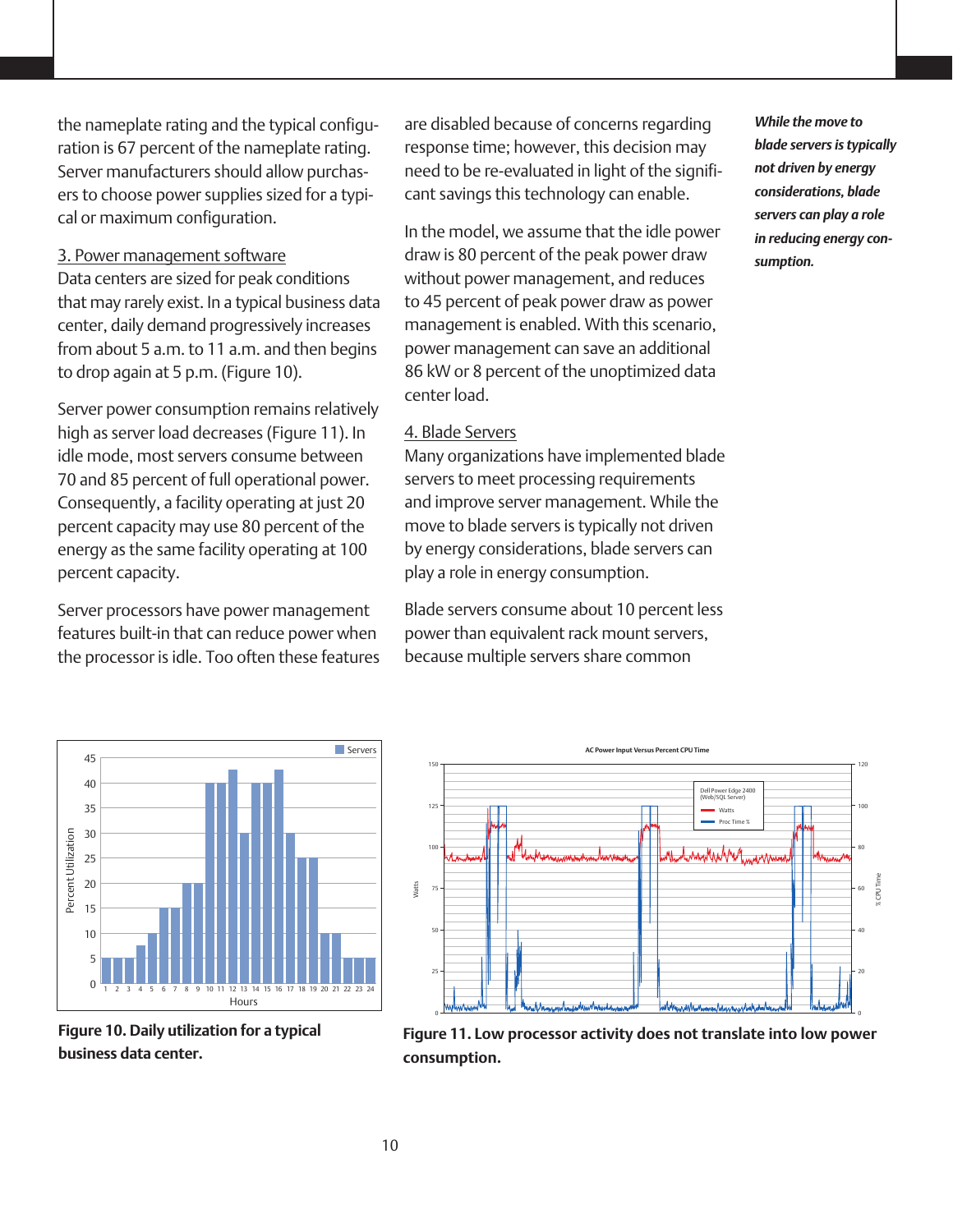*Implementing virtualization provides an incremental 8 percent reduction in total data center power draw for the 5,000-square-foot facility.*

power supplies, cooling fans and other components.

In the model, we see a 1 percent reduction in total energy consumption when 20 percent of rack-based servers are replaced with blade servers. More importantly, blades facilitate the move to a high-density data center architecture, which can significantly reduce energy consumption.

#### 5. Server Virtualization

As server technologies are optimized, virtualization is increasingly being deployed to increase server utilization and reduce the number of servers required.

In our model, we assume that 25 percent of servers are virtualized with eight nonvirtualized physical servers being replaced by one virtualized physical server. We also assume that the applications being virtualized were residing in single-processor and two-processor servers and the virtualized applications are hosted on servers with at least two processors.

Implementing virtualization provides an incremental 8 percent reduction in total data center power draw for the 5,000-square-foot facility.

6. Higher Voltage AC Power Distribution The critical power system represents another opportunity to reduce energy consumption; however, even more than other systems, care must be taken to ensure reductions in energy consumption are not achieved at the cost of reduced equipment availability.

Most data centers use a type of UPS called a double-conversion system. These systems convert incoming power to DC and then back to AC within the UPS. This enables the UPS to generate a clean, consistent waveform for IT equipment and effectively isolates IT equipment from the power source.

UPS systems that don't convert the incoming power—line interactive or passive standby systems—can operate at higher efficiencies because of the losses associated with the conversion process. These systems may compromise equipment protection, because they do not fully condition incoming power.

A bigger opportunity exists downstream from the UPS. In most data centers, the UPS delivers power to the server at 208V. If the voltage can be raised to 240V, the power supplies in the servers will operate at increased efficiency. Servers and other IT equipment can handle 240V AC inputs without other issues.

Depending on the way the power distribution is architected to deliver this higher AC voltage, energy savings can be as high as 2 percent of the total energy consumption with the cascade effect and up to 3 percent taken on its own.

#### 7. Cooling Best Practices

Most data centers have implemented some best practices, such as the hot-aisle/coldaisle rack arrangement. Potential exists in sealing gaps in floors, using blanking panels in open spaces in racks, and avoiding mixing of hot and cold air. ASHRAE has published several excellent papers on these best practices.

Computational fluid dynamics (CFD) can be used to identify inefficiencies and optimize data center airflow (Figure 12). Many organizations, including Emerson Network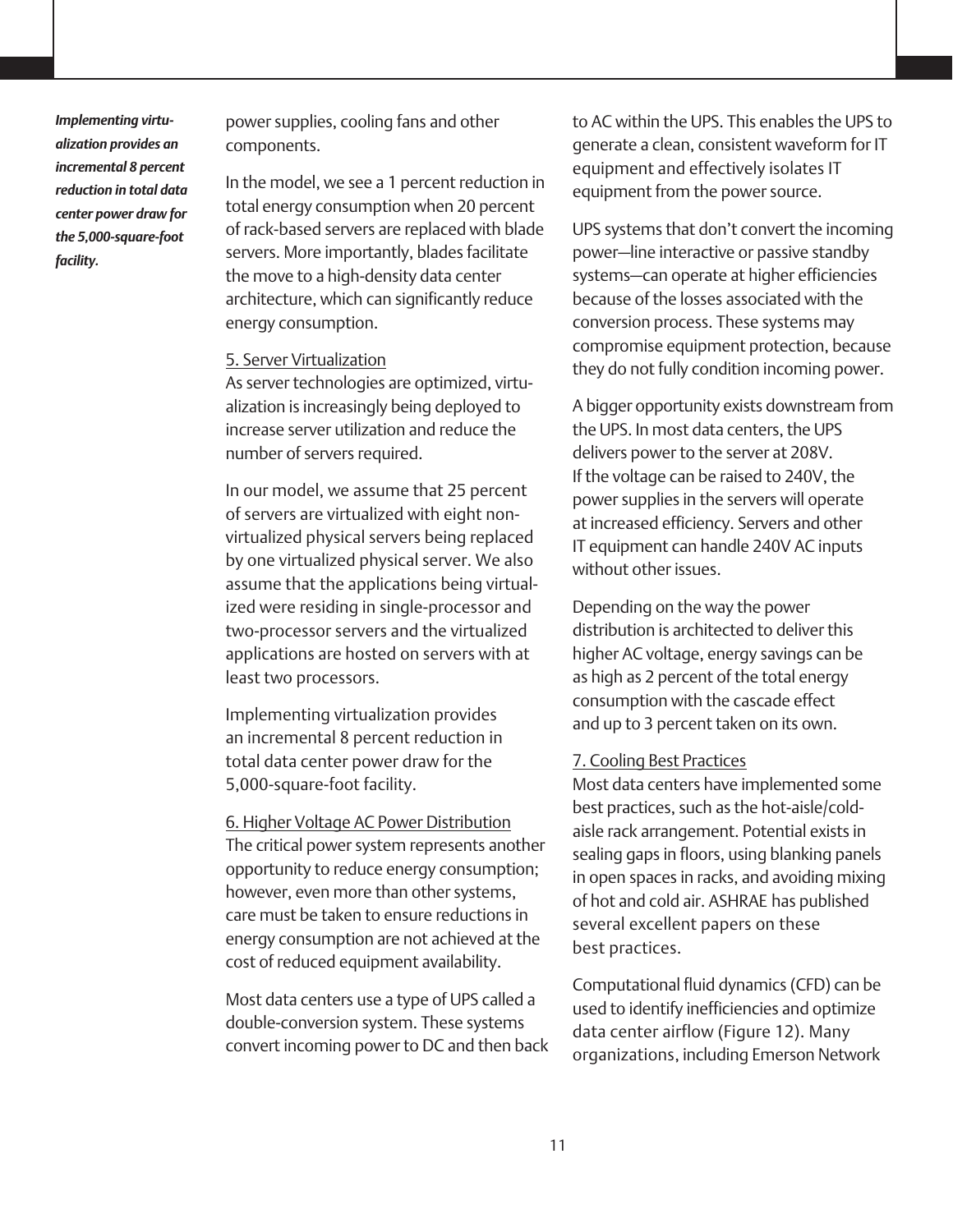

**Figure 12. CFD imaging can be used to evaluate cooling efficiency and optimize airflow. This image shows hot air being recirculated as it is pulled back toward the CRAC, which is poorly positioned.**

Power, offer CFD imaging as part of data center assessment services focused on improving cooling efficiency.

Additionally, temperatures in the cold aisle may be able to be raised if current temperatures are below 68° F. Chilled water temperatures can often be raised from 45° F to 50° F.

In the model, cooling system efficiency is improved 5percent simply by implementing best practices. This reduces overall facility energy costs by 1 percent with virtually no investment in new technology.

### 8. Variable-Capacity Cooling

Data center systems are sized to handle peak loads, which rarely exist. Consequently, operating efficiency at full load is often not a good indication of actual operating efficiency.

Newer technologies, such as Digital Scroll compressors and variable frequency drives in computer room air conditioners (CRACs), allow high efficiencies to be maintained at partial loads.

Digital scroll compressors allow the capacity of room air conditioners to be matched exactly to room conditions without turning compressors on and off.

Typically, CRAC fans run at a constant speed and deliver a constant volume of air flow. Converting these fans to variable frequency drive fans allows fan speed and power draw to be reduced as load decreases. Fan power is directly proportional to the cube of fan rpm and a 20 percent reduction in fan speed provides almost 50 percent savings in fan power consumption. These drives are available in retrofit kits that make it easy to upgrade existing CRACs with a payback of less than one year.

*Newer technologies such as Digital Scroll compressors and variable frequency drives in computer room air conditioners (CRACs) allow high efficiencies to be maintained at partial loads.*



**Figure 13. Higher Voltage AC power distribution provides a more efficient alternative to using 208V power.**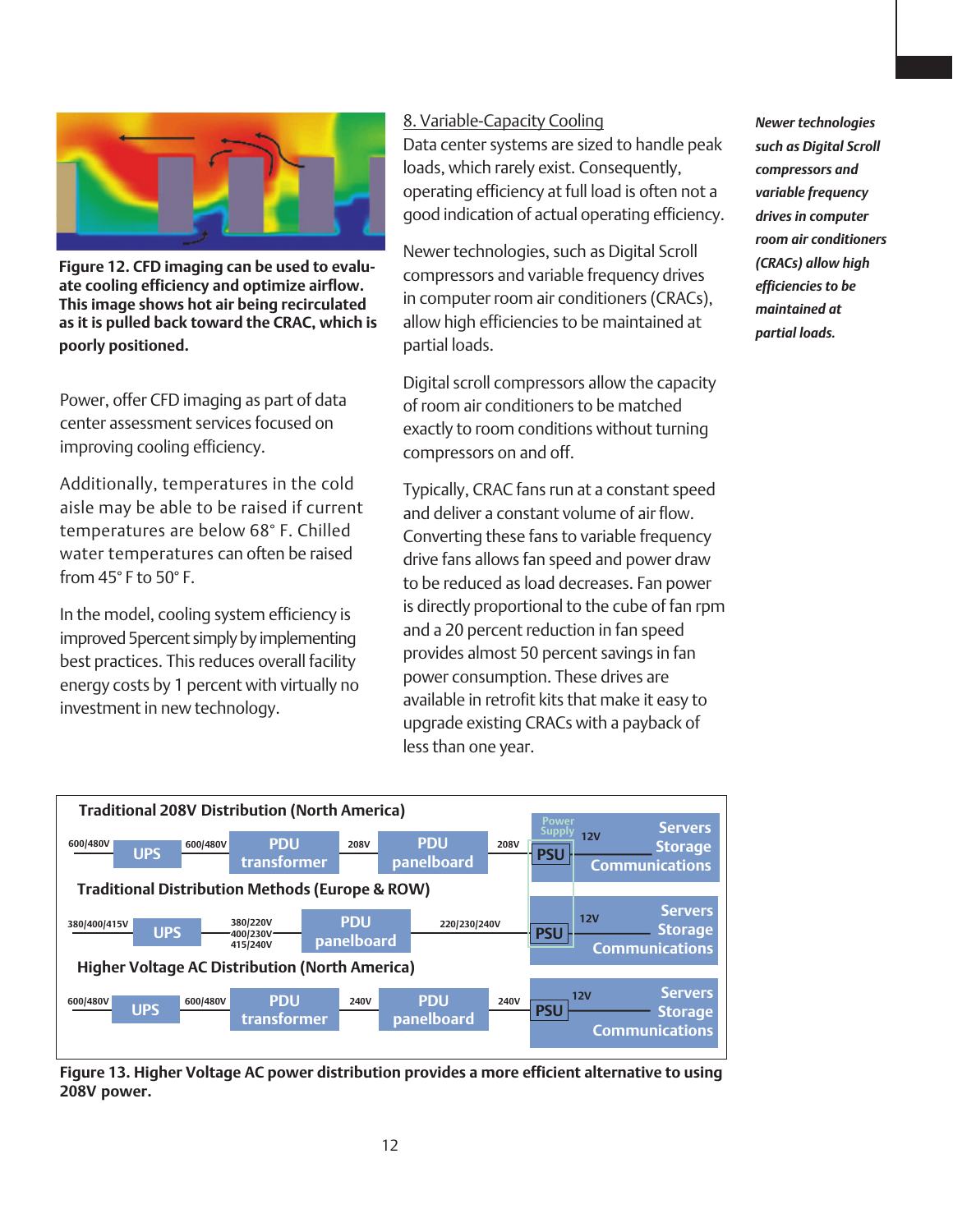*Supplemental cooling units are mounted above or alongside equipment racks and pull hot air directly from the hot aisle and deliver cold air to the cold aisle.* 

In the chilled water-based air conditioning system used in this analysis, the use of variable frequency drives provides an incremental saving of 4 percent in data center power consumption.

9. High-Density Supplemental Cooling Traditional room-cooling systems have proven very effective at maintaining a safe, controlled environment for IT equipment. However, optimizing data center energy efficiency requires moving from traditional data center densities (2 to 3 kW per rack) to an environment that can support much higher densities (in excess of 30 kW).

This requires implementing an approach to cooling that shifts some of the cooling load from traditional CRAC units to supplemental cooling units. Supplemental cooling units are mounted above or alongside equipment racks (Figure 14), and pull hot air directly from the hot aisle and deliver cold air to the cold aisle.

Supplemental cooling units can reduce cooling costs by 30 percent compared to traditional approaches to cooling. These savings are achieved because supplemental cooling brings cooling closer to the source of heat, reducing the fan power required to move air. They also use more efficient heat exchangers and deliver only sensible cooling, which is ideal for the dry heat generated by electronic equipment.

Refrigerant is delivered to the supplemental cooling modules through an overhead piping system, which, once installed, allows cooling modules to be easily added or relocated as the environment changes.



**Figure 14. Supplemental cooling enables higher rack densities and improved cooling efficiency.**

In the model, 20 racks at 12 kW density per rack use high-density supplemental cooling while the remaining 40 racks (at 3.2 kW density) are supported by the traditional room cooling system. This creates an incremental 6 percent reduction in overall data center energy costs. As the facility evolves and more racks move to high density, the savings will increase.

### 10. Monitoring and Optimization

One of the consequences of rising equipment densities has been increased diversity within the data center. Rack densities are rarely uniform across a facility and this can create cooling inefficiencies if monitoring and optimization is not implemented. Room cooling units on one side of a facility may be humidifying the environment based on local conditions while units on the opposite side of the facility are dehumidifying.

Cooling control systems can monitor conditions across the data center and coordinate the activities of multiple units to prevent conflicts and increase teamwork (Figure 15).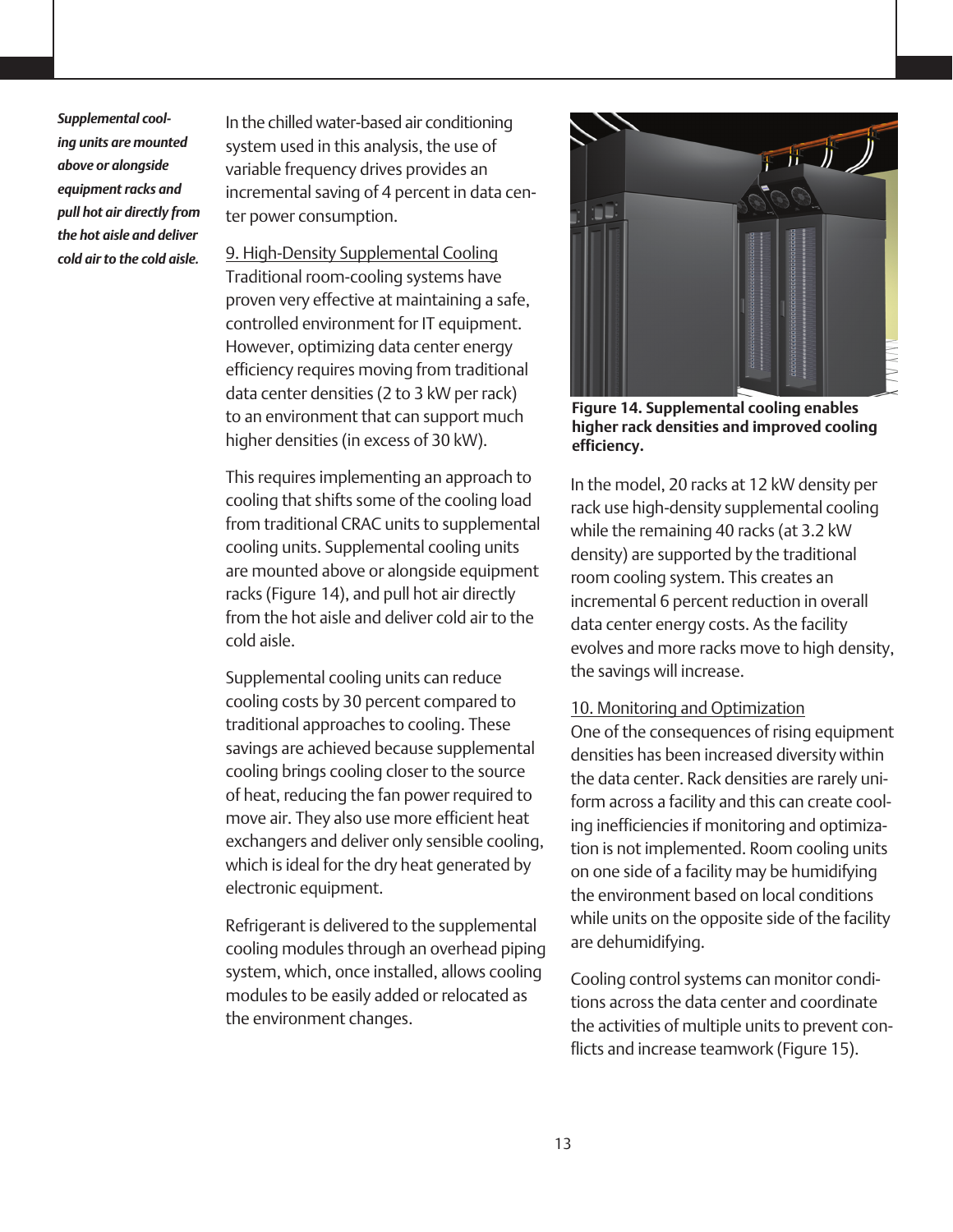

**Figure 15. System-level control reduces conflict between room air conditioning units operating in different zones in the data center.**

In the model, an incremental savings of 1 percent is achieved as a result of system-level monitoring and control.

## **Other Opportunities for Savings**

Energy Logic prioritizes the most effective energy reduction strategies, but it is not intended to be a comprehensive list of energy-reducing measures. In addition to the actions in the Energy Logic strategy, data center managers should consider the feasibility of the following:

- Consolidate data storage from direct attached storage to network attached storage. Also, faster disks consume more power so consider reorganizing data so that less frequently used data is on slower archival drives.
- Use economizers where appropriate to allow outside air to be used to support data center cooling during colder months, creating opportunities for energy-free cooling. With today's high-density computing environment, economizers can be cost-effective in many more locations than might be expected.

• Monitor and reduce parasitic losses from generators, exterior lighting and perimeter access control. For a 1 MW load, generator losses of 20 kW to 50 kW have been measured.

## **What the Industry Can Learn from the Energy Logic Model**

The Energy Logic model not only prioritizes actions for data center managers, it also provides a roadmap for the industry to deliver the information and technologies that data center managers can use to optimize their facilities. Here are specific actions the industry can take to support increased data center efficiency:

1. Define universally accepted metrics for processor, server and data center efficiency There have been tremendous technology advances in server processors in the last decade. Until 2005, higher processor performance was linked with higher clock speeds and hotter chips consuming more power. Recent advances in multi-core technology have driven performance increases by using more computing cores operating at relatively lesser clock speeds, which reduces power consumption.

*The Energy Logic model also provides a roadmap for the industry to deliver the information and technologies that data center managers can use to optimize their facilities.*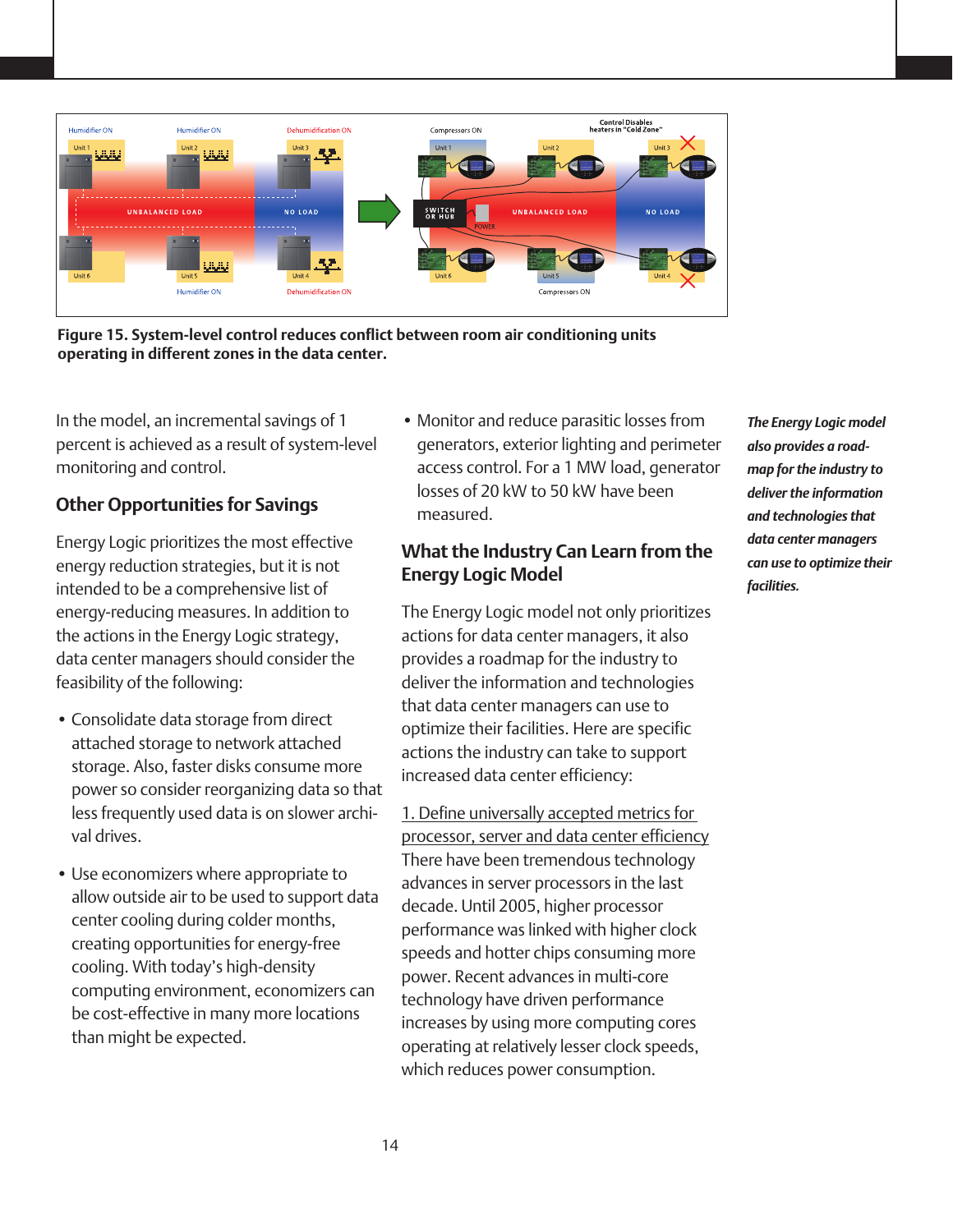*An industry standard of data center efficiency that measures performance per Watt of energy used would be extremely beneficial in measuring the progress of data center optimization efforts.*

Today processor manufacturers offer a range of server processors from which a customer needs to select the right processor for the given application. What is lacking is an easyto-understand and easy-to-use measure, such as the miles-per-gallon automotive fuel efficiency ratings developed by the U.S. Department of Transportation, that can help buyers select the ideal processor for a given load. The performance-per-Watt metric is evolving gradually with SPEC score being used as the server performance measure, but more work is needed.

This same philosophy could be applied to the facility level. An industry standard of data center efficiency that measures performance per Watt of energy used would be extremely beneficial in measuring the progress of data center optimization efforts. The PUE ratio developed by the Green Grid provides a measure of infrastructure efficiency, but not total facility efficiency. IT management needs to work with IT equipment and infrastructure manufacturers to develop the miles-per-gallon equivalent for both systems and facilities.

2. More sophisticated power management While enabling power management features provides tremendous savings, IT management often prefers to stay away from this technology as the impact on availability is not clearly established. As more tools become available to manage power management features, and data is available to ensure that availability is not impacted, we should see this technology gain market acceptance. More sophisticated controls that would allow these features to be enabled only during periods of low utilization, or turned off when critical applications are being processed, would eliminate much of the resistance to using power management.

### 3. Matching power supply capacity to server configuration

Server manufacturers tend to oversize power supplies to accommodate the maximum configuration of a particular server. Some users may be willing to pay an efficiency penalty for the flexibility to more easily upgrade, but many would prefer a choice between a power supply sized for a standard configuration and one sized for maximum configuration. Server manufacturers should consider making these options available and users need to be educated about the impact power supply size has on energy consumption.

#### 4. Designing for high density

A perception persists that high-density environments are more expensive than simply spreading the load over a larger space. Highdensity environments employing blade and virtualized servers are actually economical, as they drive down energy costs and remove constraints to growth, often delaying or eliminating the need to build new facilities.

### 5. Higher voltage distribution

Using higher AC voltages for power distribution reduces losses. In Europe and Asia, higher AC voltages of 415V are common in most countries. U.S. manufacturers of UPS systems should provide higher voltage AC output options beyond 208V AC, and should educate customers on the benefits of higher voltage power distribution.

6. Integrated measurement and control Data that can be easily collected from IT systems and the racks that support them has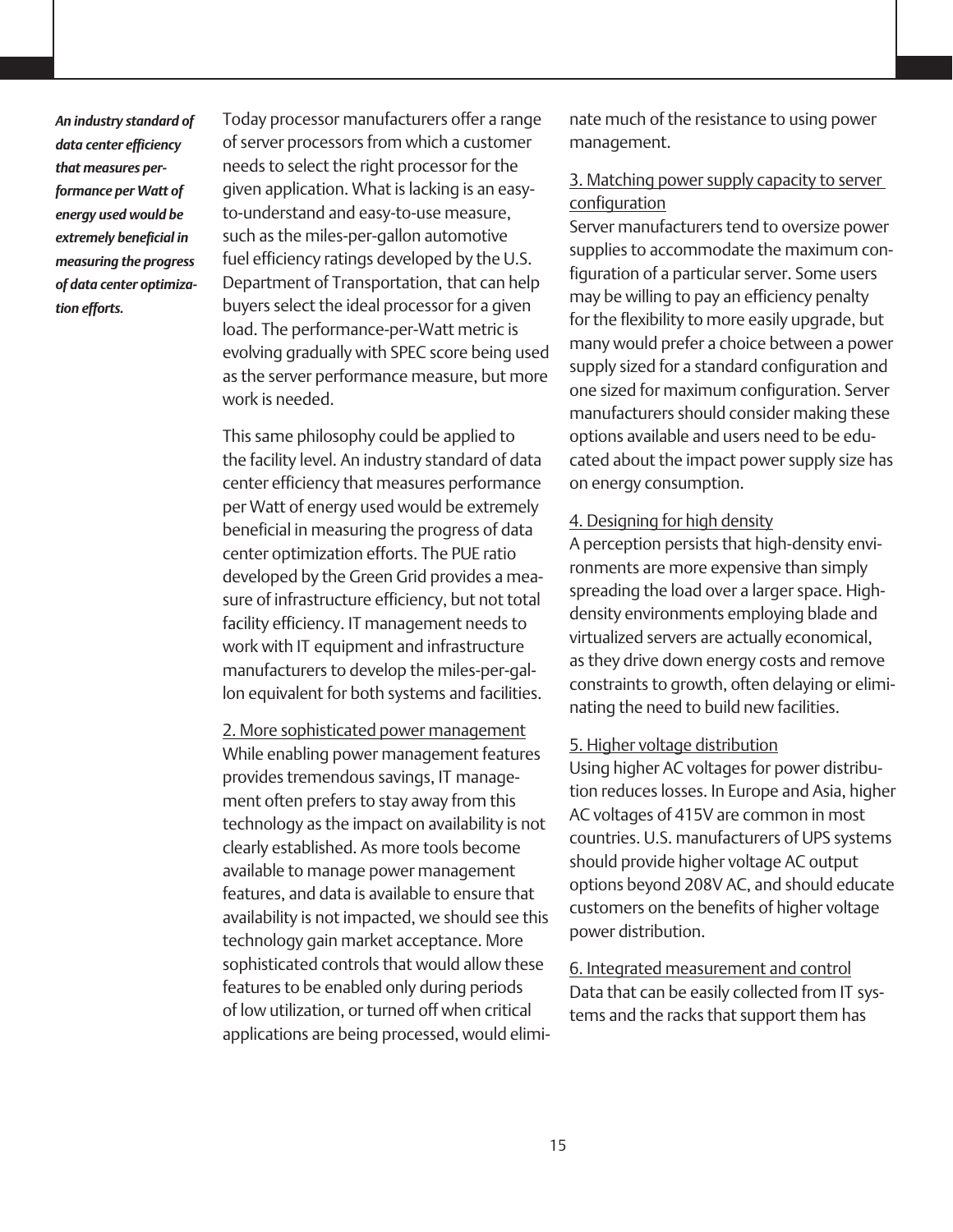yet to be effectively integrated with support system controls. This level of integration would allow IT systems, applications and support systems to be more effectively managed based on actual conditions at the IT equipment level.

### **Conclusion**

Data center managers and designers, IT equipment manufacturers and infrastructure providers must all collaborate to truly optimize data center efficiency.

For data center managers, there are a number of actions that can be taken today that can significantly drive down energy consumption while freeing physical space and power and cooling capacity to support growth.

Energy-reduction initiatives should begin with policies that encourage the use of efficient IT technologies, specifically low-power processors and high-efficiency power supplies. This will allow more efficient technologies to be introduced into the data center as part of the normal equipment replacement cycle.

Power management software should also be considered in applications where it is appropriate as it may provide greater savings than any other single technology, depending on data center utilization.

IT consolidation projects also play an important role in data center optimization. Both blade servers and virtualization contribute to energy savings and support a high-density environment that facilitates true optimization.

The final steps in the Energy Logic optimization strategy is to focus on infrastructure systems, employing a combination of best practices and efficient technologies to increase the efficiency of power and cooling systems.

Together these strategies created a 52 percent reduction in energy use in the 5,000-square-foot data center model developed by Emerson Network Power while removing constraints to growth.

Appendix B shows exactly how these savings are achieved over time as legacy technologies are phased out and savings cascade across systems.

*Together these strategies created a 52 percent reduction in energy use in the 5,000-squarefoot data center model developed by Emerson Network Power while removing constraints to growth.*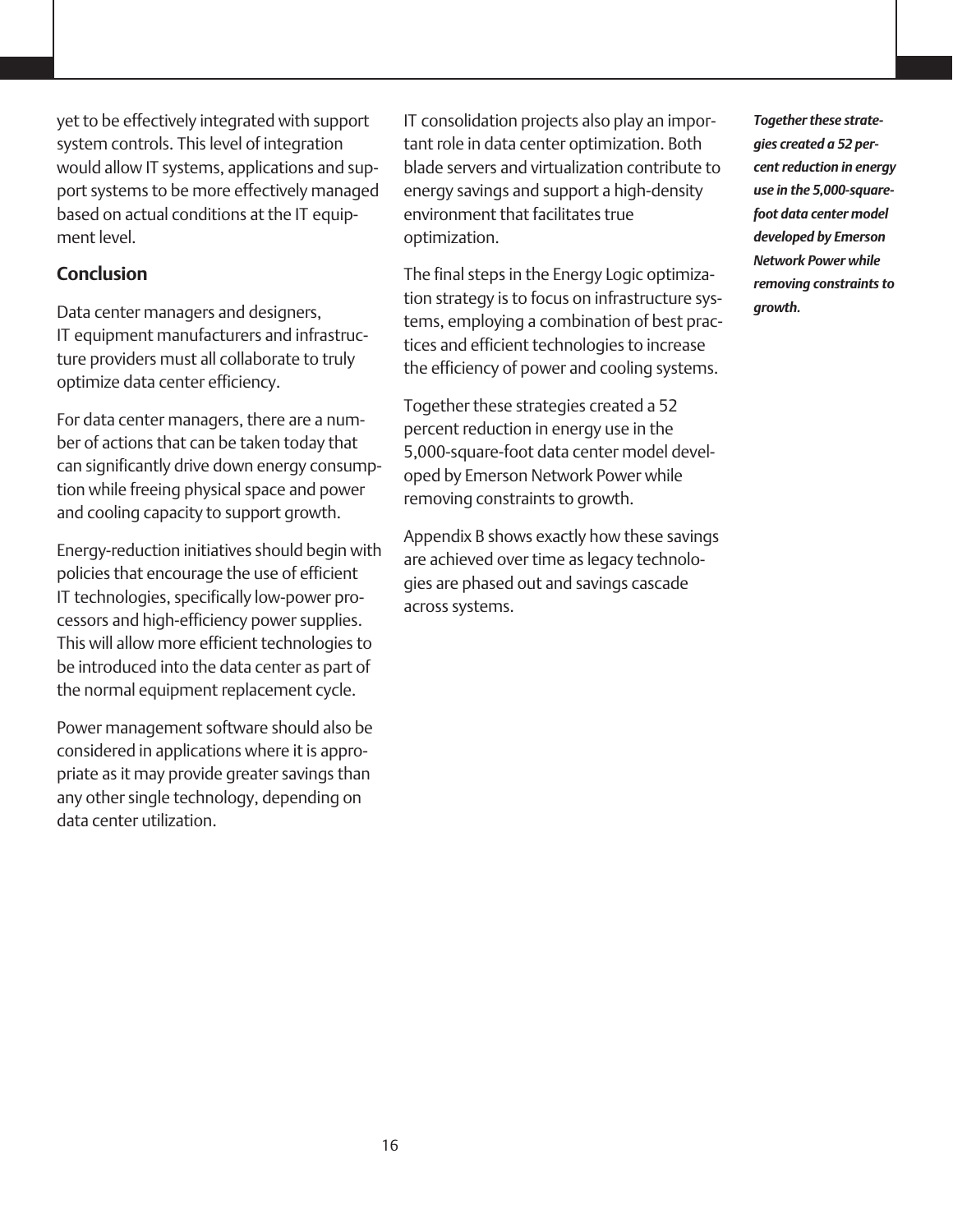#### **Appendix A: Data Center Assumptions Used to Model Energy Use**

To quantify the results of the efficiency improvement options presented in this paper, a hypothetical data center that has not been optimized for energy efficiency was created. The 10 efficiency actions presented in this paper were then applied to this facility sequentially to quantify results.

This 5,000-square-foot hypothetical data center has 210 racks with average heat density of 2.8kW/rack. The racks are arranged in a hot-aisle/cold-aisle configuration. Cold aisles are four feet wide, and hot aisles are three feet wide. Based on this configuration and operating parameters, average facility power draw was calculated to be 1,127 kW. Following are additional details used in the analysis.

#### **Servers**

- Age is based on average server replacement cycle of 4-5 years.
- Processor Thermal Design Power averages 91W/processor.
- All servers have dual-redundant power supplies. The average DC-DC conversion efficiency is assumed at 85% and average AC-DC conversion efficiency is assumed at 79 percent for the mix of servers from four-years old to new.
- Daytime power draw is assumed to exist for 14 hours on weekdays and 4 hours on weekends. Night time power draw is 80 percent of daytime power draw.
- See Figure 16 for more details on server configuration and operating parameters.

|                                     | Single Socket | <b>Two</b><br>Sockets | Four<br>Sockets | More than<br>Four | Total |
|-------------------------------------|---------------|-----------------------|-----------------|-------------------|-------|
| Number of servers                   | 157           | 812                   | 84              | 11                | 1,064 |
| Daytime power draw (Watts/server)   | 277           | 446                   | 893             | 4,387             |       |
| Nighttime power draw (Watts/server) | 247           | 388                   | 775             | 3,605             |       |
| Total daytime power draw (kW)       | 44            | 362                   | 75              | 47                | 528   |
| Total nighttime power draw (kW)     | 39            | 315                   | 65              | 38                | 457   |
| Average server power draw (kW)      | 41            | 337                   | 70              | 42                | 490   |

**Figure 16. Server operating parameters used in the Energy Logic model.**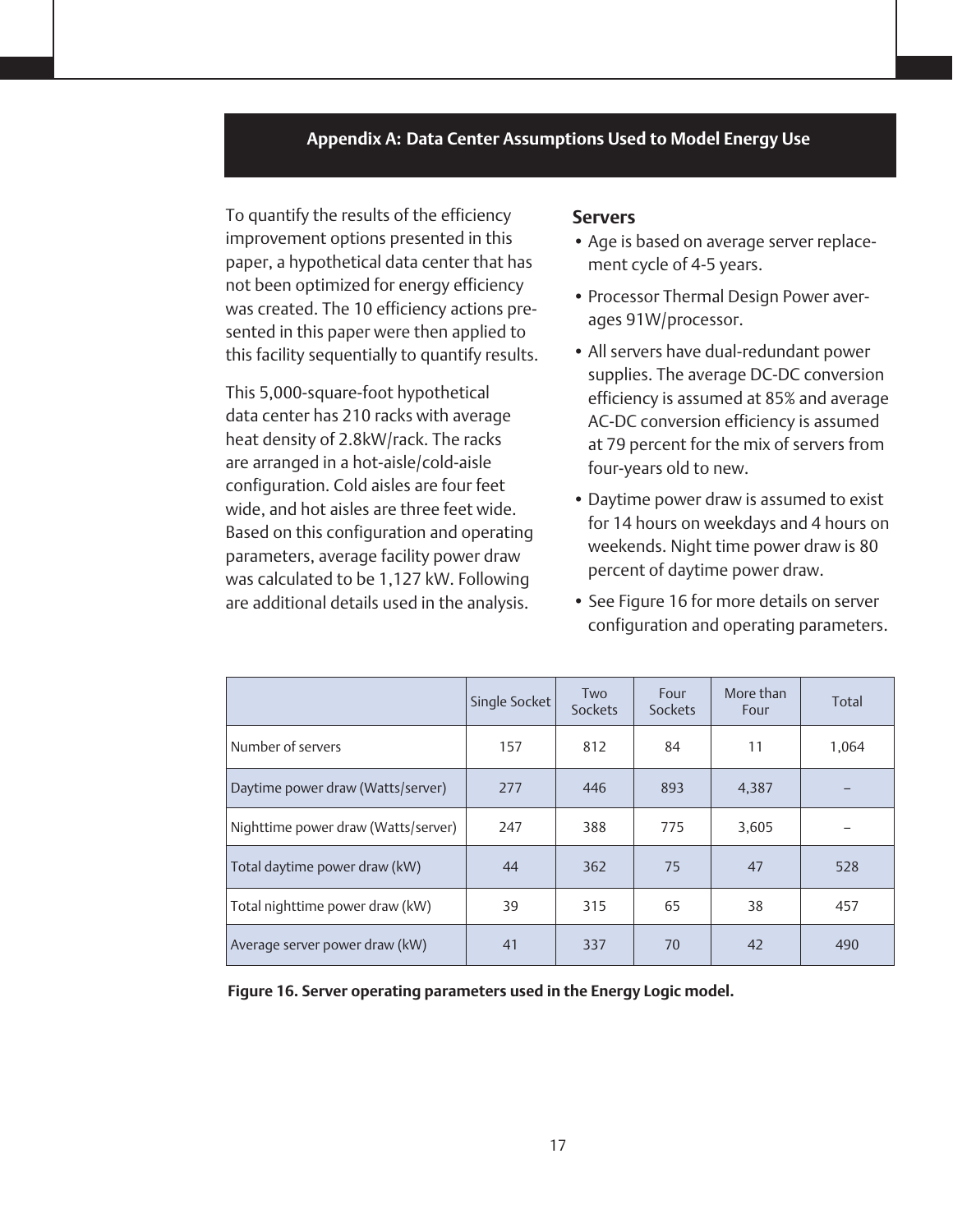### **Storage**

- Storage Type: Network attached storage.
- Capacity is 120 Terabytes.
- Average Power Draw is 49 kW.

## **Communication Equipment**

- • Routers, switches and hubs required to interconnect the servers, storage and access points through Local Area Network and provide secure access to public networks.
- Average Power Draw is 49 kW.

## **Power Distribution Units (PDU):**

- Provide output of 208V, 3 Phase through whips and rack power strips to power servers, storage, communication equipment and lighting. (Average load is 539 kW).
- Input from UPS is 480V 3 phase.
- Efficiency of power distribution is 97.5 percent.

## **UPS System**

- Two double-conversion 750 kVA UPS modules arranged in dual-redundant (1 +1) configuration with input filters for power factor correction (power factor = 91 percent).
- The UPS receives 480V input power for the distribution board and provides 480V, 3-Phase power to the power distribution units on the data center floor.
- UPS efficiency at part load: 91.5 percent.

## **Cooling system**

- • Cooling System is chilled-water based.
- Total sensible heat load on the precision cooling system includes heat generated by the IT equipment, UPS and PDUs, building egress and human load.
- Cooling System Components:
	- Eight 128.5 kW chilled-water based precision cooling units placed at the end of each hot aisle. Includes one redundant unit.
	- The chilled water source is a chiller plant consisting of three 200-ton chillers (n+1) with matching condensers for heat rejection and four chilled water pumps (n+2).
	- The chiller, pumps and air conditioners are powered from the building distribution board (480V 3 phase).
	- Total cooling system power draw is 429 kW.

## **Building substation:**

- The building substation provides 480V 3-phase power to UPS's and cooling system.
- Average load on building substation is 1,099 kW.
- Utility input is 13.5 kVA, 3-phase connection.
- • System consists of transformer with isolation switchgear on the incoming line, switchgear, circuit breakers and distribution panel on the low-voltage line.
- Substation, transformer and building entrance switchgear composite efficiency is 97.5 percent.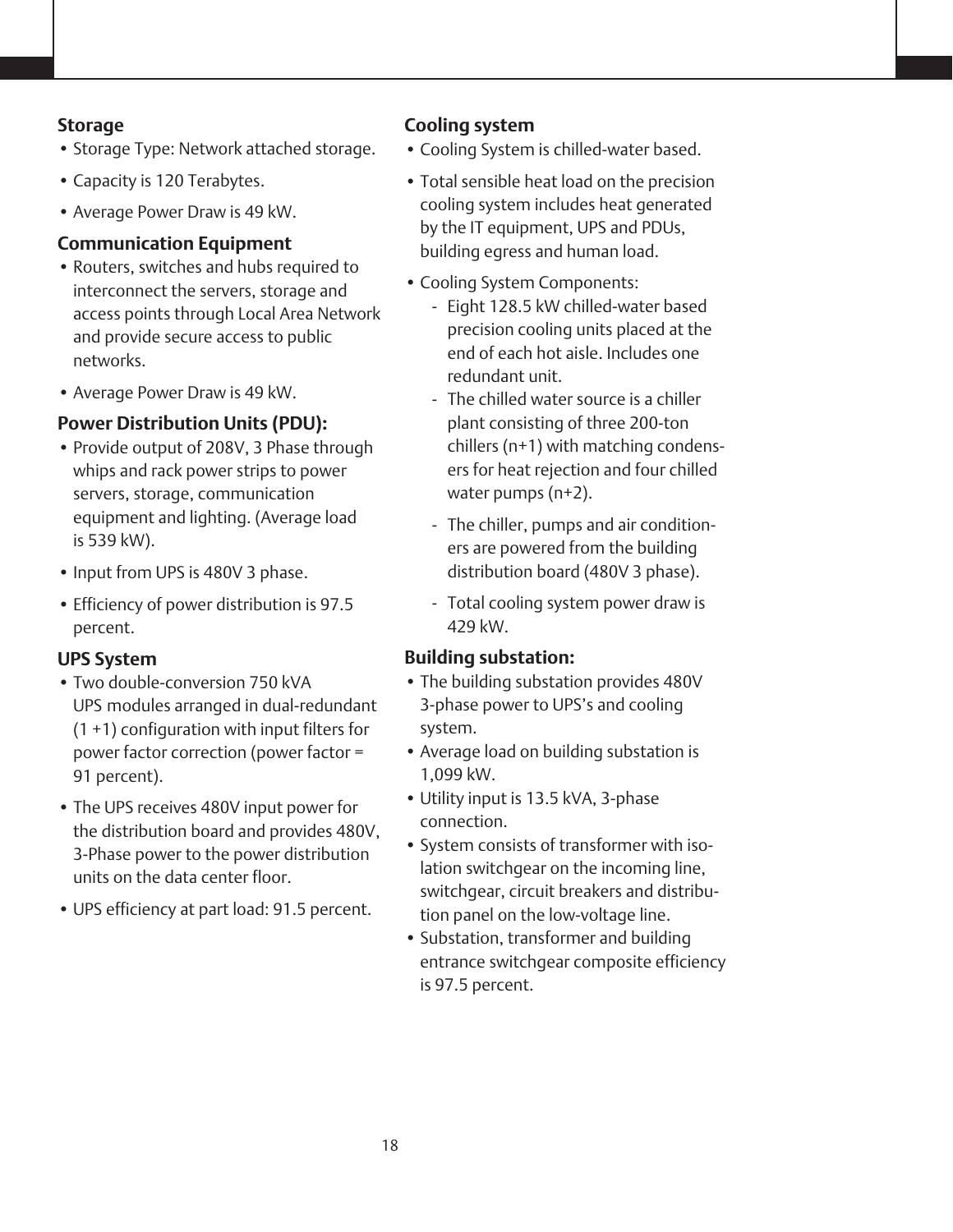# **Appendix B: Timing Benefits from Efficiency Improvement Actions**

| <b>Efficiency Improvement</b><br><b>Area</b> |                                         | <b>Savings</b> | <b>Estimated Cumulative Yearly Savings</b> |                |                |                |                |  |
|----------------------------------------------|-----------------------------------------|----------------|--------------------------------------------|----------------|----------------|----------------|----------------|--|
|                                              |                                         | (kW)           | Year 1                                     | <b>Year 2</b>  | Year 3         | Year 4         | Year 5         |  |
| Policies                                     | Low-power processors                    | 111            | 6                                          | 22             | 45             | 78             | 111            |  |
|                                              | High-efficiency power<br>supplies       | 124            | 12                                         | 43             | 68             | 99             | 124            |  |
|                                              | Server power<br>management              | 86             | 9                                          | 26             | 43             | 65             | 86             |  |
| $IT$<br>Projects                             | <b>Blade servers</b>                    | $\overline{7}$ | $\mathbf{1}$                               | $\overline{7}$ | $\overline{7}$ | $\overline{7}$ | $\overline{7}$ |  |
|                                              | Virtualization                          | 86             | $\overline{9}$                             | 65             | 69             | 86             | 86             |  |
| Practices<br>Best                            | Higher voltage AC<br>power distribution | 20             | $\mathbf{0}$                               | $\overline{0}$ | 20             | 20             | 20             |  |
|                                              | Cooling best practices                  | 15             | 15                                         | 15             | 15             | 15             | 15             |  |
|                                              | Variable-capacity<br>cooling            | 49             | 49                                         | 49             | 49             | 49             | 49             |  |
| Infrastructure<br>Projects                   | High-density<br>supplemental cooling    | 72             | $\mathbf 0$                                | 57             | 72             | 72             | 72             |  |
|                                              | Monitoring and<br>optimization          | 15             | $\mathbf{0}$                               | 15             | 15             | 15             | 15             |  |
|                                              |                                         | 585            | 100                                        | 299            | 402            | 505            | 585            |  |